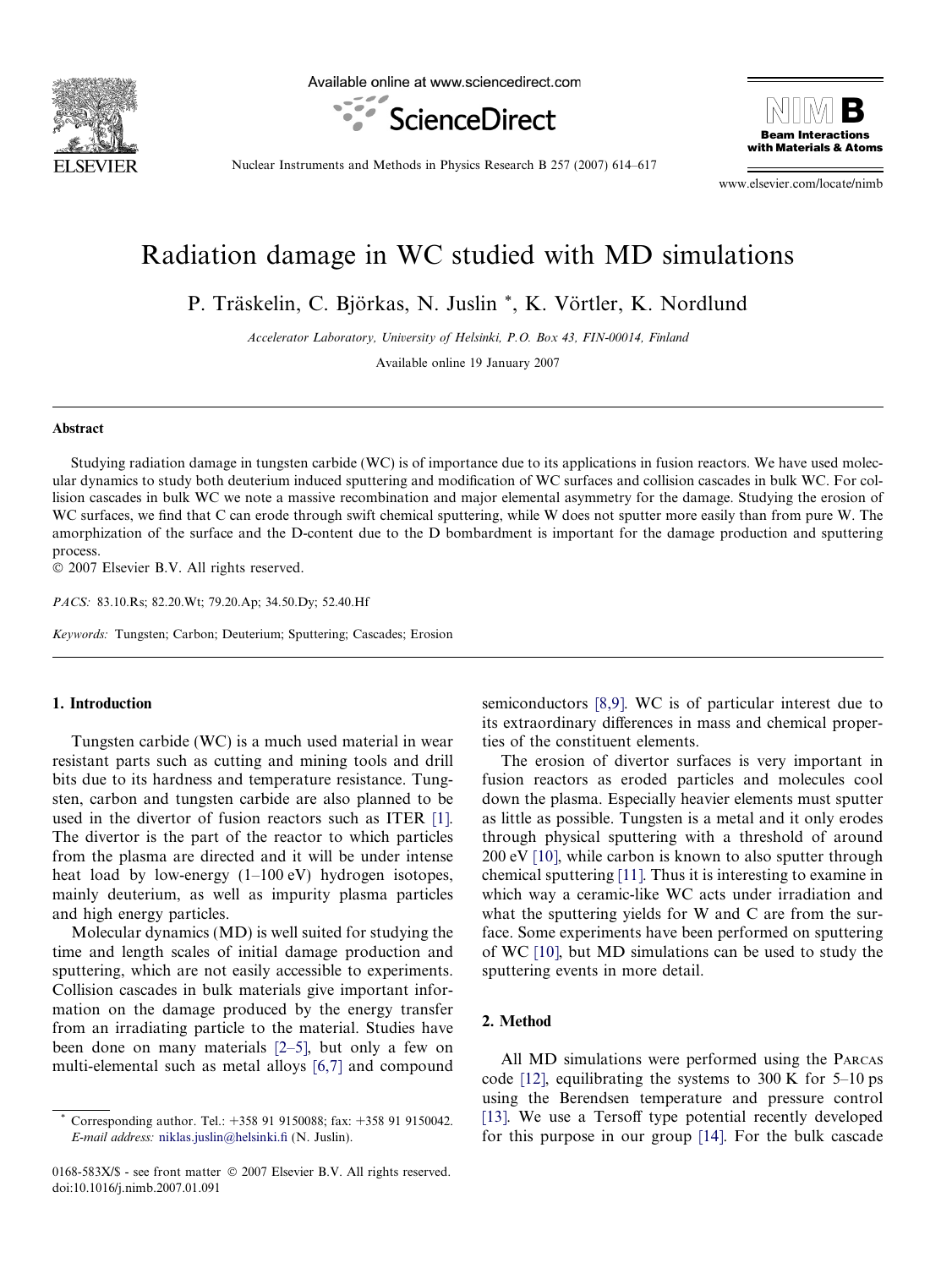simulations a recoil energy of 0.4–5 keV was given to an atom in a random direction, near the centre of the sample, which contained up to 153,600 atoms for the highest energy. Periodic boundary conditions were used and if the energy of an atom in the border region exceeded 10 eV, the simulation was stopped and a new recoil, in the same direction but farther from the border, was started instead. Defects were found by searching for atoms outside spheres of radius 0.25 of the nearest neighbour distance, and the atom type of the defect was noted. Clusters of defects were defined to include nearest neighbour atoms sites of the opposite atom type and second nearest neighbour sites of the same atom type.

For sputtering simulations boxes of 1920 atoms were used for simulations of crystals. These were constructed using periodic boundaries in two directions and opening a  $(0001)$  surface and fixing the bottom of the sample in the third. Both W- and C-terminated surfaces were simulated. Amorphous samples containing 1000 atoms with tungsten content between 50% and 90% were also used. The surfaces were bombarded cumulatively with 10– 2000 eV deuterium ions with an angle of incidence randomly chosen between  $0^{\circ}$  and  $20^{\circ}$  for 2000 impacts with annealing runs between the bombardments. The box size was deemed to be sufficiently large, though higher energy deuterium could move through the whole simulation cell, corresponding to a situation where the damage takes place deeper in the bulk. The use of deeper boxes for a large number of impacts would have been computationally challenging.

#### 3. Results and discussion

Up to 90% of damage caused by collision cascades in bulk WC was observed to recombine in the cascade, as can be seen in Fig. 1. This is a much more pronounced effect than that in other non-metallic materials such as Si [\[15\].](#page-3-0) In Fig. 2 we note that most of the remaining defects are carbon, especially for isolated defects where almost no tungsten Frenkel pairs can be found. To explain this elemental asymmetry we first explored whether the mass and size differences of W and C are enough to affect the cascades, using the binary collision approximation [\[16\]](#page-3-0) code SRIM-2003 [\[17\].](#page-3-0) 5 keV SRIM cascades show about three times more W than C isolated defects, in contrast with MD results. Low-energy ballistic effects, such as shown to be important for GaN [\[18\]](#page-3-0) were ruled out by simulating the average threshold displacement energy [\[19\]](#page-3-0), which turned out to be similar for W and C recoils,  $24 \pm 3$  eV and  $20 \pm 2$  eV, respectively.

Since ballistic effects cannot explain the effects, we instead look at the high formation energy of W Frenkel pairs compared to the formation energy of C Frenkel pairs, about 15 eV and 3 eV, respectively [\[14\].](#page-3-0) These values show that it is energetically very favourable for tungsten defects to recombine. Hence almost all isolated W Frenkel pairs recombine, while the relatively stable C defects remain to

W-recoil cascades in WC. The figure also shows snapshots, taken at 0.25 ps (left) and at 20 ps (right), of a 5 keV cascade, where it can be visually seen that most of the damage recombines. The lighter spheres represent C atoms and the darker ones W atoms.



1

10

Number of Frenkel Pairs

100

Isolated W Isolated C All W All C

. . . . . .  $\frac{0}{\Box}$ 

ិ

0.4 1 2 5 Recoil energy (keV)

a larger degree. The relatively large release of energy to the material from W defect recombinations prolong the heat spike, giving defects more time to recombine before the cascade region fully solidifies, enhancing the remarkably large recombination.

Looking at the deuterium bombardment of WC surfaces, the sputtering yields of carbon from WC surfaces are largest at around 100 eV where it is about 0.1, after which it starts to go down due to the deuterium channelling through the box. The W- and C-terminated surfaces both

Fig. 1. Frenkel pair production as a function of time in 2 keV and 5 keV



 $\mathcal{C}$ 

F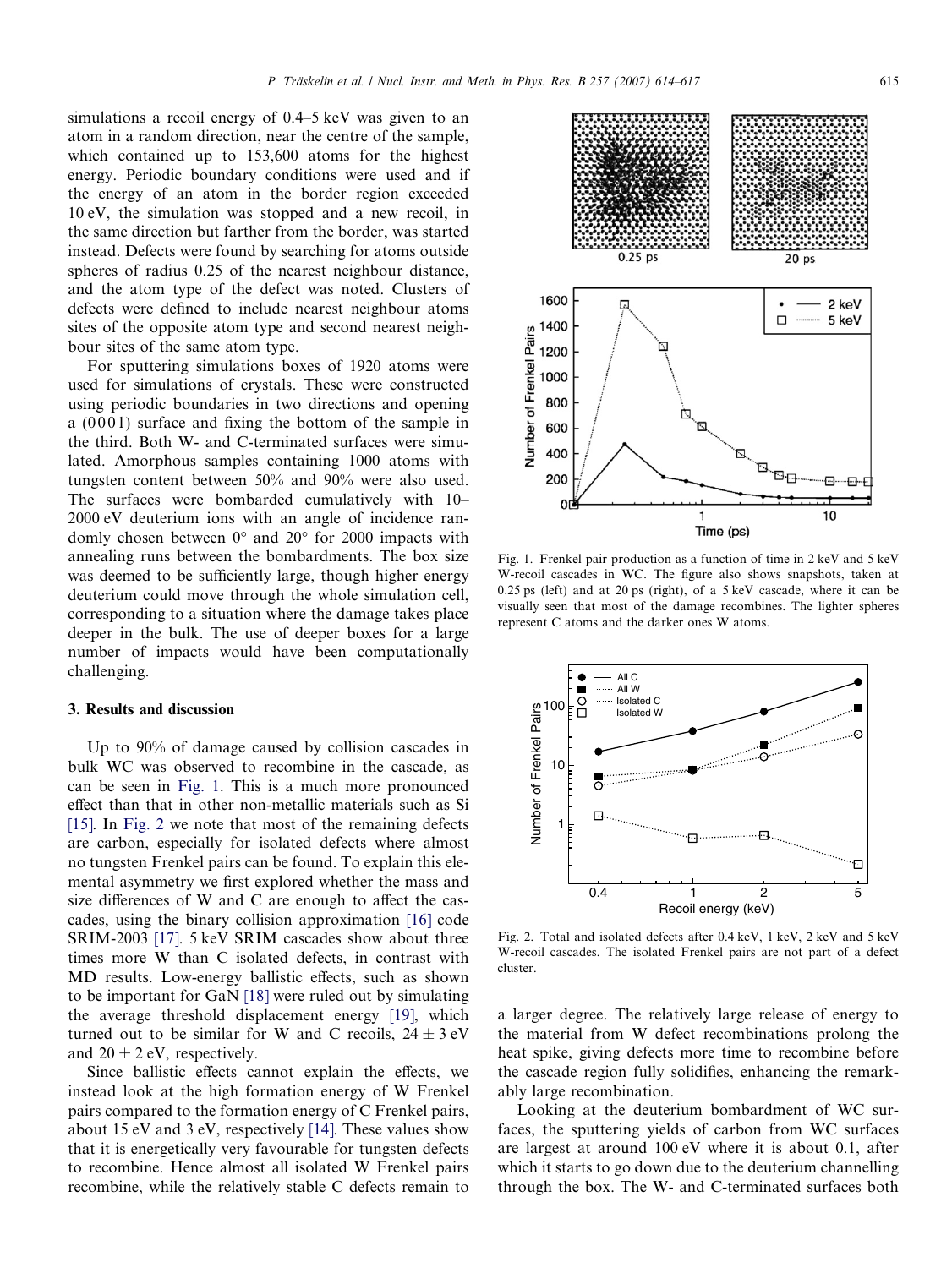exhibit similar sputtering yields, as in both cases the surfaces amorphizes, but the C-terminated surface sputtering yield is larger as the first surface layer more easily reacts with incoming deuterium. It is noteworthy that a small sputtering yield is observed even at 10 eV, where physical sputtering is impossible. The process and amount of chemical sputtering of C from WC is very similar to that in pure C. Tungsten does not sputter from WC surfaces more than from pure tungsten, which is very important for plasma– wall interactions in fusion reactors. The amorphization is visualised in Fig. 3 with snapshots of the samples after 2000 bombardments for different energies.

The deuterium ions implanted in the samples play an important role in the sputtering as most chemically sputtered species are hydrocarbon molecules. Higher energy deuterium ions are retained deeper in the sample. Comparing with simulations with SRIM-2003 which only describes physical sputtering we note similar sputtering yields as the MD simulations at higher energies where chemical sputtering plays a minor role. In Fig. 4 we compare the energy distribution and the range distribution of bombarding deuterium ions using SRIM. As can be seen from the plot, higher energy D give more energy to the atoms in the sample, but the maximum in the range distribution is also deeper in the box. Comparing with the damage production and amorphization degree in Fig. 3, we note that the recoil energy transfer from the deuterium ions is not enough to describe the amorphization of the sample, but that the retained deuterium causes the sample to amorphize more easily at 100 eV than at 200 eV. This is likely related to the major damage recombination effect described above: the presence of D can prevent recombination of Frenkel pairs.

Sputtering experiments use irradiation fluences unavailable to MD simulations due to the huge number of bombardment runs needed and thus WC surfaces in experiments are



Fig. 4. SRIM analysis of the depth distribution of deposited energy from bombarding deuterium ions  $(F_{Dn})$  (thin lines) and the range of the ions  $R(z)$  (thick lines). The vertical line shows the size of the MD simulation box.

largely depleted of carbon which sputter away quickly. Thus we also calculated the sputtering yields at 66 and 300 eV for amorphous WC with 50–90% tungsten, which is how the surface would look after higher fluences even if the experiment started from crystalline WC. We observe that the carbon sputtering yield decrease with increasing tungsten concentration, explaining why sputtering yields seen experimentally are lower [\[10\]](#page-3-0) than our simulated results.

For 300 eV D bombardment at the lowest available experimental fluences (about  $10^{18}$  ions/cm<sup>2</sup>) the concentration c of W in the sample is linear with fluence  $\phi$  [\[10\].](#page-3-0) We simulated 50% W crystalline and amorphous WC up to the highest fluences (about  $0.03 \times 10^{18}$ ) we can achieve within realistic computation time and note an excellent agreement with experiment for the slope  $dc/d\phi$ . Extracting the experimental data given in Fig. 5 in [\[10\]](#page-3-0) and fitting a line to it we get  $dc/d\phi = 63 \pm 10$  at.%. This can be compared with our simulations, in which we get  $dc/d\phi = 57 \pm 7$  at.% starting



Fig. 3. Snapshots of (a) the initial WC lattice and after cumulative deuterium bombardment at (b) 50 eV, (c) 100 eV, (d) 200 eV, (e) 1000 eV and (f) 2000 eV. The lighter spheres represent C atoms and the darker ones W atoms.